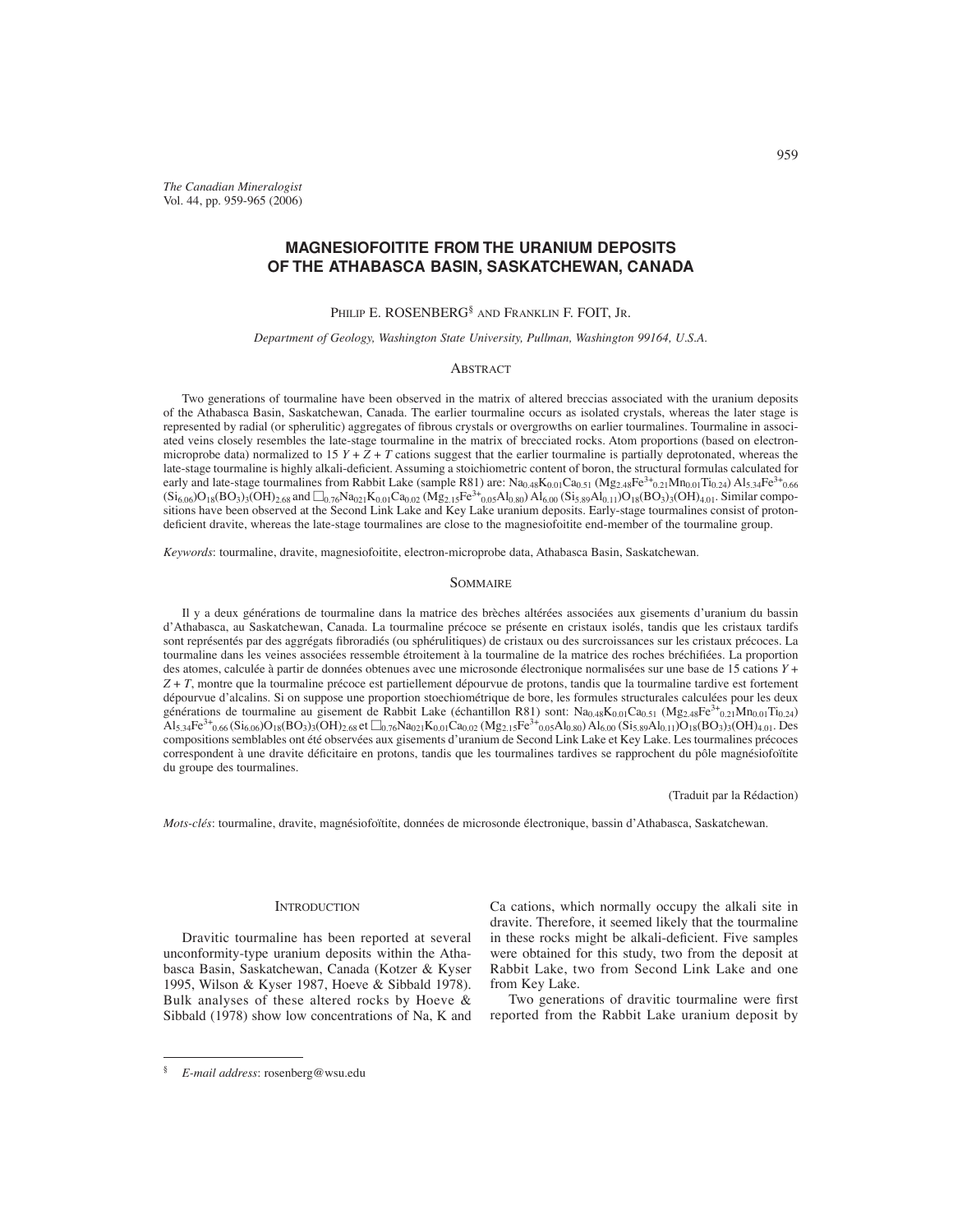Hoeve & Sibbald (1978) and later studied by Rosenberg & Foit (1986). The earlier tourmaline was found to be only slightly alkali-deficient, but the later generation of tourmaline that occurs as radial or spherulitic aggregates of very fine fibrous crystals were found to have about two-thirds of the alkali sites vacant. Since then, Hawthorne *et al.* (1999) have described a similar, highly alkali-deficient dravite from Japan as a new mineral species, magnesiofoitite, with a theoretical end-member composition  $\Box$ (Mg<sub>2</sub>Al)Al<sub>6</sub>Si<sub>6</sub>O<sub>18</sub>(BO<sub>3</sub>)<sub>3</sub>(OH)<sub>4</sub>.

This investigation represents a further, more detailed study of dravitic tourmaline from the Rabbit Lake, the adjacent Second Link Lake and the Key Lake deposits in the Athabasca Basin.

## **OCCURRENCE**

The Rabbit Lake, Second Link Lake and Key Lake uranium deposits are located at the eastern edge of the Athabasca Basin (Fig. 1), close to the unconformity between metamorphosed Precambrian basement and the overlying unmetamorphosed Proterozoic Athabasca Formation. Uranium mineralization occurs in brecciated meta-arkose within the Wollaston Lake fold belt on the



FIG. 1. Map of the Athabasca Basin. Two generations of dravite occur at the Rabbit Lake deposit, the immediately adjacent Second Link Lake deposit, and at the Key Lake deposit, as well as in the McArthur River District. The map is modified after Kotzer & Kyser (1995) and Denner (1978).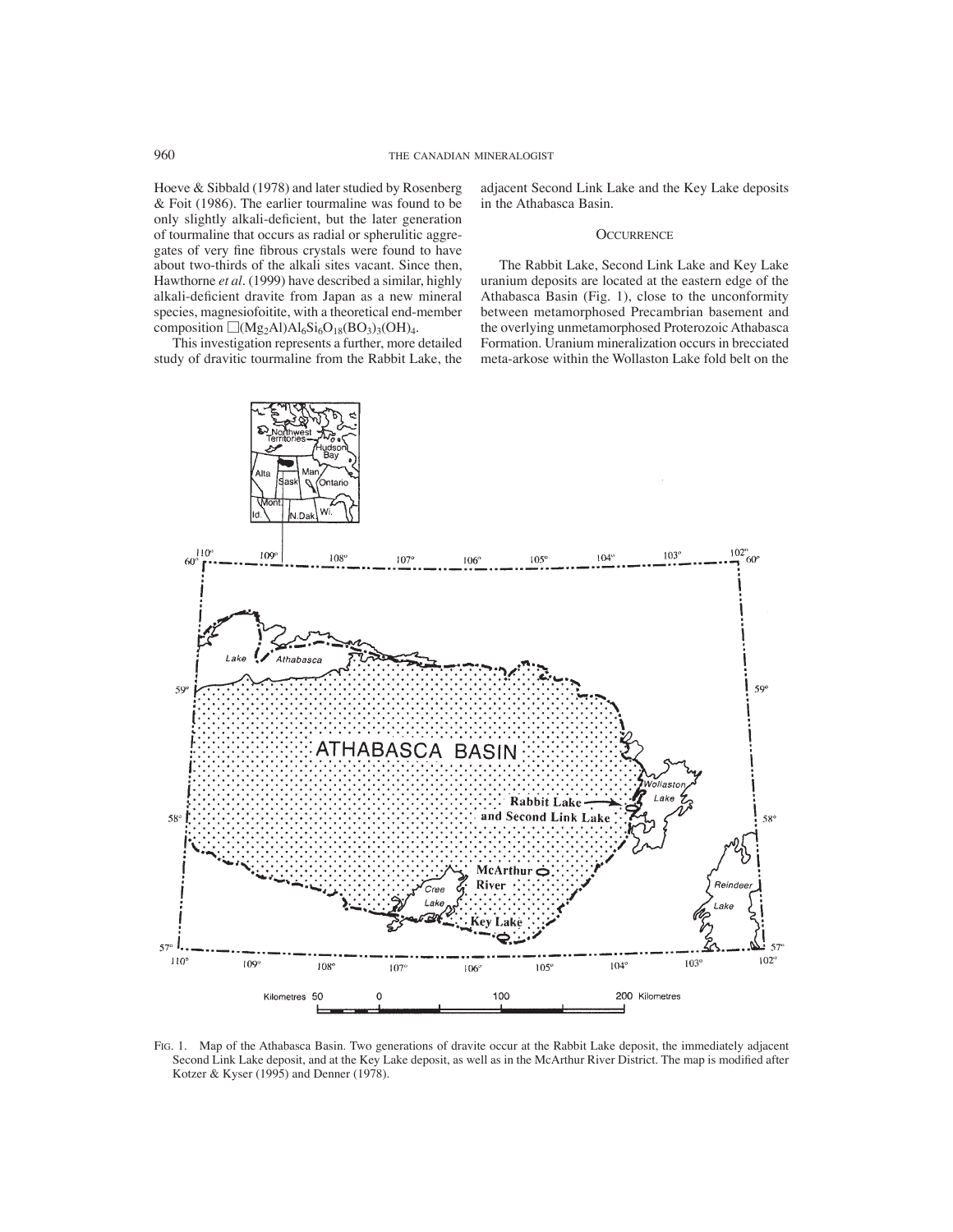hanging wall of a thrust fault near the unconformity (Hoeve & Sibbald 1978). Two major episodes of alteration, an earlier "red alteration" and a later "pale green alteration", separated by a brecciation event and by the emplacement of euhedral quartz veins, accompanied the mineralization. Both episodes of alteration involved chloritization and crystallization of tourmaline, which may comprise up to 20% of the matrix in brecciated rocks (Hoeve & Sibbald 1978). Red, altered, chloritized breccias are composed essentially of Mg-rich, nearly colorless chlorite, which replaces both feldspars and mafic minerals. The chlorite is accompanied by small amounts of epidote, quartz and brown tourmaline that commonly are surrounded by oriented overgrowths of colorless tourmaline. Dravitic tourmaline also occurs in very fine radiating spherulitic aggregates, which tend to be concentrated in clusters (Hoeve & Sibbald 1978). The complex mineralogy and paragenesis of these deposits have been described in detail by Hoeve & Sibbald (1978).

Two apparent generations of dravitic tourmaline have also been recognized in the McArthur River District (Fig. 1), an altered detrital dravite and an "alkali-free" dravite (Quirt *et al.* 1991). These dravitic tourmalines are associated with hydrothermal alteration in areas of intense fracturing (Kotzer & Kyser 1995). They occur in a mineral assemblage of illite, euhedral quartz, Mg,Al chlorite and hematite containing varying amounts of uranium minerals. Two types of tourmaline were recognized: (1) tourmaline intergrown with euhedral quartz in the matrix of the altered breccias, and (2) late tourmaline infilling fractures and pore spaces. Electron micrographs of radial to spherulitic aggregates of late-stage tourmaline are shown in Kotzer & Kyser (1995). These tourmalines are thought to have formed at temperatures ≤200°C in the Athabasca Basin (Wilson & Kyser 1987, Kotzer *et al.* 1993, Kotzer & Kyser 1995). In a recent paper, Kister *et al.* (2005) considered thermodynamic constraints on fluid composition in the Athabasca Basin deposits and further constraints on the crystallization of alkali-deficient tourmaline to  $150-180$ °C and 0.6–1.4 kbar based on fluid-inclusion data. They noted that alkali-deficient tourmaline was probably generated during the mixing of fluids associated with the deposition of U ore.

## MINERALOGY AND TEXTURAL RELATIONS OF THE SAMPLES

Five hydrothermally affected tourmaline-bearing rock samples were studied, two from the Rabbit Lake (R81 and R77) deposit, two from the Second Link Lake (SL 23 and SL35) deposit and one from the Key Lake (K79) deposit. The Rabbit Lake and Second Link Lake samples are associated with the red alteration zone in a massive meta-arkose (Hoeve & Sibbald 1978), which is characterized by the presence of hematite and high  $Fe<sup>3+</sup>/$  $Fe<sup>2+</sup>$  values. Hematite also is associated with dravitic tourmaline in the Key Lake deposit (Wilson & Kyser 1987). Under the microscope, the appearance of the late-stage tourmaline is very similar to that described by Hawthorne *et al.* (1999) from the Kyonosawa area, Honshu, Japan.

## *Sample R81*

Highly altered (chloritized), fine-grained granite (pale green alteration partially superimposed on pervasive red alteration) is transected by a very fine-grained tourmaline-rich vein composed almost entirely of colorless late-stage tourmaline occurring as radiating, spherulitic and fibrous aggregates. Individual crystals of late-stage tourmaline average  $\sim$ 3  $\mu$ m in width and 30  $\mu$ m in length in all samples. Quartz, hematite and subhedral, early-stage tourmaline are accessory minerals in the vein.

### *Sample R77*

Highly altered (chloritized), hematite-pigmented granite (red alteration) is transected by tourmaline-rich veinlets mainly composed of very fine, radial aggregates of colorless tourmaline. Earlier crystals of brown tourmaline up to 0.1 mm in diameter, overgrown by later tourmaline, are a minor component of the veins.

## *Samples SL23 and SL35*

Hematite-pigmented, altered breccia has a tourmaline-rich matrix (Fig. 2). Two generations of tourmaline are evident. The earlier, subhedral, brown tourmaline (~0.1 mm) is surrounded by later aggregates of radial or fibrous tourmaline, commonly occurring in clusters, which comprise up to 85% of the matrix (SL35, Fig. 3). The remainder of the matrix is composed of the earlier brown tourmaline, chlorite, hematite and epidote transected by quartz veinlets.

## *Sample K 79*

Altered (pale green superimposed on pervasive red alteration), medium-grained sandstone is transected by a fine-grained, tourmaline-rich vein. The sandstone consists of subhedral quartz with accessory subhedral brown tourmaline and zircon, which occupy interstitial spaces between quartz grains. The tourmaline-rich vein contains fine-grained  $(< 2 \mu m)$ , radiating spherulitic and unoriented aggregates of colorless tourmaline.

## CHEMICAL COMPOSITION OF THE SAMPLES

Partial electron-microprobe analyses (Na, K, Ca, Mg, Mn, Fe, Ti, Al, Si; F not observed) and calculated structural formulas of early and late tourmaline from the Rabbit Lake, Second Link Lake and Key deposits are given in Tables 1, 2 and 3, respectively. Oxide totals of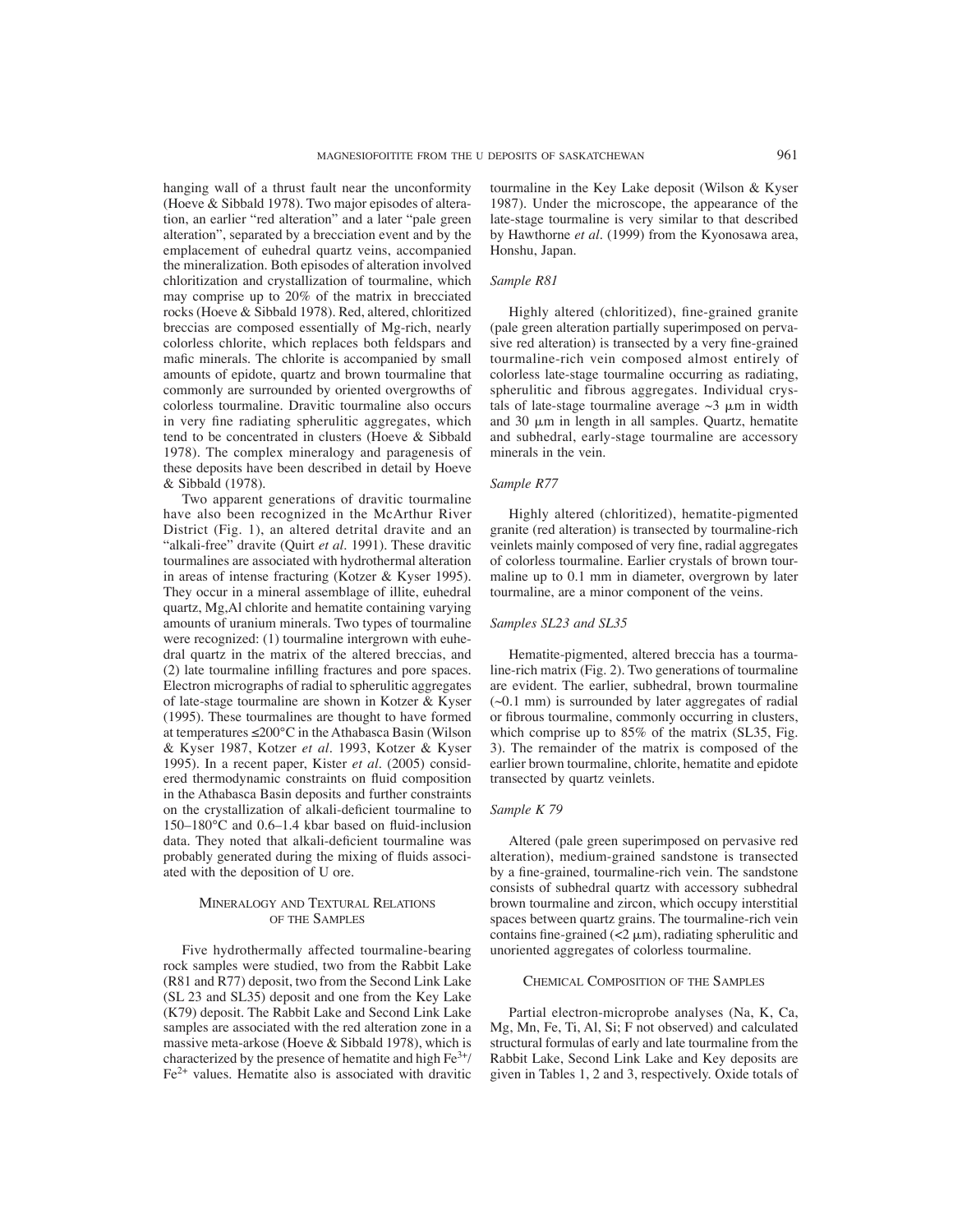the late tourmaline are slightly low in some cases owing to voids in the aggregates of spherulitic and fibrous tourmaline. Only one acceptable composition could be obtained for late tourmaline from Key Lake owing to the extremely small size of the aggregates. Inasmuch as rocks subjected to red alteration are highly oxidized and have high Fe<sup>3+</sup>/Fe<sup>2+</sup> values (Hoeve & Sibbald 1978),



FIG. 2. Altered breccia, sample SL 35. Dravitic tourmaline comprises as much as 20% of the matrix. Marked divisions are centimeters.

iron has been calculated as  $Fe<sup>3+</sup>$ . Early tourmaline is significantly lower in Al and higher in Na, K and Ca than late tourmaline, reflecting the change in bulk composition of the host rocks due to alteration (Hoeve & Sibbald 1978).

Structural formulas were calculated from these analytical data by assuming that: a) Al supplements Si to fill the tetrahedral site, b) the remaining Al preferentially fills the smaller Z octahedral site, c) excess Al occupies the larger  $Y$  octahedral site that is usually filled by  $Mg$ , Fe and other cations, and d) excess Mg (if any) enters the alkali site along with all available Na, K and Ca.

Calculation of atomic proportions assuming stoichiometric B and (OH) contents (31 anions O, OH) gave structural formulas that are alkali-site-deficient. Samples of late-stage tourmaline have a high Al-content and are highly alkali-deficient. However, in some cases, significant numbers of Ca ions are required to fill the *Y* sites, an unlikely scenario. To restrict Ca to its usual occupancy in the *X* site and to test the possibility of deprotonization, atomic proportions have been recalculated on the basis of 15 (Si, Ti, Al,  $Fe<sup>3+</sup>$ , Mg, Mn) cations in the  $Y + Z + T$  sites. Site assignments now suggest that the early tourmaline from Rabbit Lake and Second Link Lake (Tables 1, 2) is deprotonated but not alkali-deficient, whereas all late-stage tourmaline appears to be fully protonated but highly alkali-deficient (Tables 1, 2 and 3), approaching the composition  $\square_{0.79}$  $Na_{0.21}(Mg_{1.44}Al_{1.42}Fe_{0.23})Al_6Si_6(BO_3)_3(OH)_4$  reported by Hawthorne *et al.* (1999), that suggested the existence of the magnesiofoitite end-member  $\Box(Mg_2Al)Al_6Si_6$ 



FIG. 3. Thin section, sample SL 23,  $100 \times$ , crossed polars. There are two generations of tourmaline. The early grain (0.15 mm) has a high birefringence; the late tourmaline ( $\sim$ 3  $\mu$ m) is developed in radial, felted aggregates and as oriented overgrowths on partially resorbed, early tourmaline. Clusters of fine-grained aggregates of late tourmaline are present in the lower right corner and along the upper margin. The remaining grains are quartz.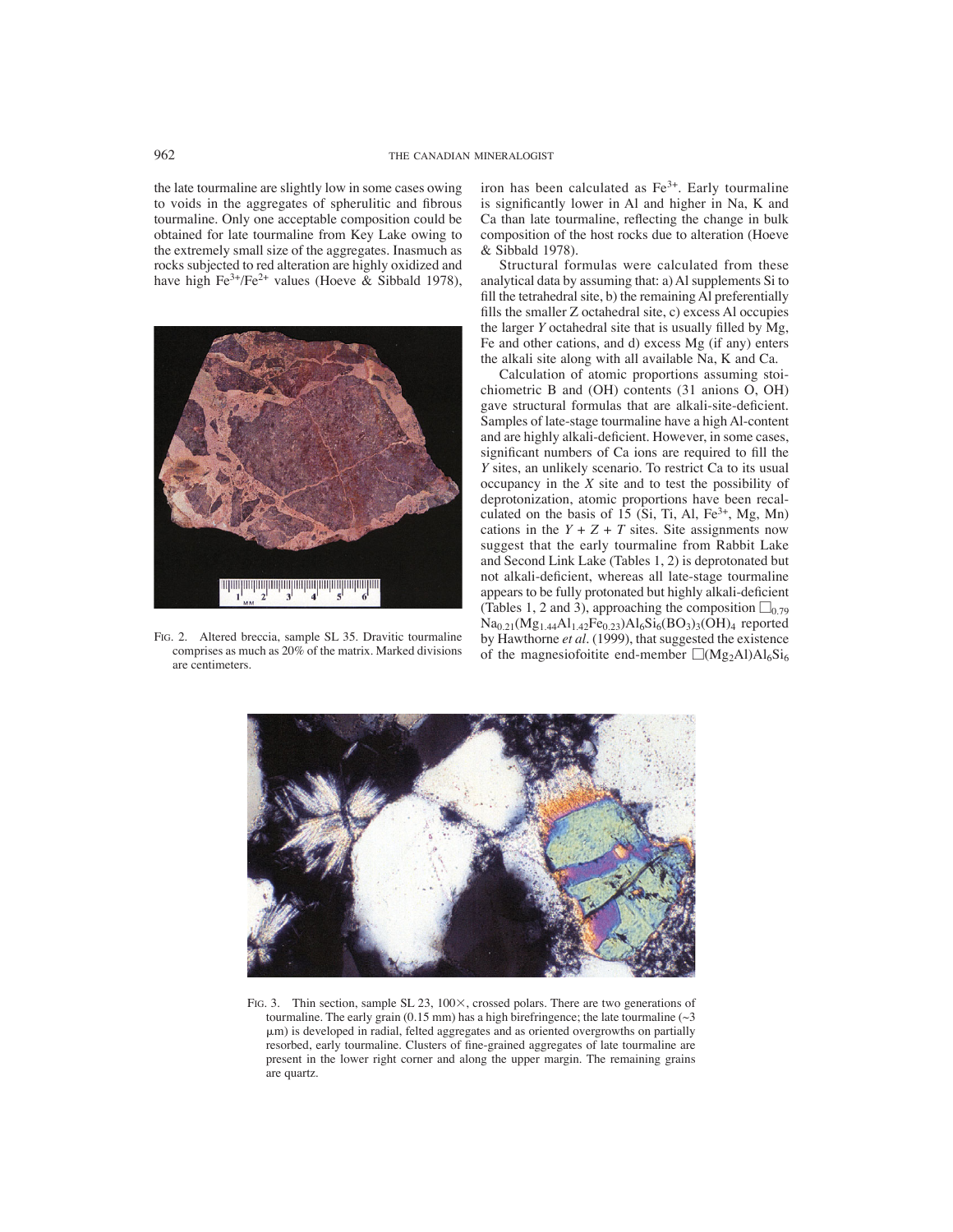$O_{18}(BO_3)_3(OH)_4$ . Early-stage tourmaline from Key Lake (Table 3) is both deprotonated and somewhat alkali-site-deficient. Inasmuch as the calculated atomic proportions are not very precise, owing to the small size of individual crystals of the late-stage tourmalines and the assumption that all iron is in the ferric state, atom proportions based on  $15 Y + Z + T$  cations are believed to give a more accurate estimate of the structural formulas of tourmalines in the Athabasca Lake suite.

TABLE 1. CHEMICAL COMPOSITIONS OF TOURMALINE

FROM RABBIT LAKE, SASKATCHEWAN

R81: Farly

 $\overline{10}$ 

Sample

No. of anal

TABLE 2. CHEMICAL COMPOSITIONS OF TOURMALINE FROM SECOND LINK LAKE, SASKATCHEWAN

R77: Early Sample SL23: Early SL23: Late SL35: Early R77: Late  $R81:1$  ate No. of anal.  $29$ 10 20  $\frac{1}{4}$  $19$ 16  $\mathbf{A}$  $27.21 \times 20.20$  $2505, 5050$ a car

| SiO <sub>2</sub> wt. %<br>TiO,<br>$\text{Al}_2\text{O}_3$<br>Fe,O,<br>MgO<br>MnO<br>CaO<br>Na <sub>2</sub> O<br>K,O<br>Anal. total<br>$B_2O_3$ *<br>$H2O*$ |                                                | 36.64 (0.27)<br>1.91(0.16)<br>27.39 (0.15)<br>6.97(0.16)<br>10.05(0.10)<br>0.05(0.09)<br>2.86(0.11)<br>1.48(0.11)<br>0.06(0.02)<br>87.41 (0.38)<br>10.78<br>3.72 |                                                      |                                                      | 36.97 (0.76)<br>$0.03$ $(0.04)$<br>36.81 (0.83)<br>0.39(0.14)<br>9.04 (0.22)<br>0.02(0.03)<br>1.73(0.04)<br>$0.68$ $(0.08)$<br>$0.03$ $(0.04)$<br>84.07 (1.44)<br>11.03<br>3.81 |                  | 36.92 (0.52)<br>2.33(0.62)<br>28.44 (0.89)<br>3.14(0.22)<br>11.26(0.16)<br>0.01(0.12)<br>1.73(0.29)<br>2.15(0.24)<br>0.02(0.02)<br>86.00 (0.87)<br>10.78<br>3.72 |                                              | 11.10<br>3.83                                            | 35.98 (1.26)<br>0.01(0.02)<br>38.77 (0.78)<br>0.36(0.10)<br>9.84(0.47)<br>$0.03$ $(0.04)$<br>0.12(0.06)<br>0.74(0.07)<br>0.01(0.01)<br>85.86 (1.91) |                  | $SiO2$ wt. %<br>TiO,<br>AI <sub>2</sub> O <sub>3</sub><br>Fe <sub>2</sub> O <sub>3</sub><br>MgO<br>MnO<br>CaO<br>Na.O<br>K,O<br>Anal. total<br>$B, O,^*$<br>$H2O*$ |                                                      | 37.34 (0.29)<br>1.64(0.32)<br>28.06 (0.70)<br>3.12(0.49)<br>11.46(0.25)<br>0.02(0.03)<br>1.78(0.38)<br>2.10(0.24)<br>$0.02$ $(0.02)$<br>85.54 (0.67)<br>10.71<br>3.70 |                                                      | 35.85 (0.68)<br>83.37 (1.36)<br>10.80<br>3.73        | 0.04(0.05)<br>36.72 (1.19)<br>0.31(0.13)<br>9.55(0.64)<br>0.04(0.03)<br>0.10(0.06)<br>0.75(0.06)<br>0.01(0.01) | 37.68 (0.38)<br>0.81(0.30)<br>30.05 (0.97)<br>2.68(0.37)<br>11.34(0.49)<br>0.03(0.05)<br>1.95(0.55)<br>2.09(0.30)<br>0.02(0.02)<br>86.65 (0.57)<br>10.90<br>3.76 |                                              | 37.44 (0.99)<br>11.06<br>3.81                | 37.15 (1.34)<br>0.02(0.03)<br>0.43(0.19)<br>9.39 (0.39)<br>0.02(0.04)<br>0.08(0.06)<br>0.74(0.09)<br>$0.02$ $(0.03)$<br>85.29 (2.06) |
|------------------------------------------------------------------------------------------------------------------------------------------------------------|------------------------------------------------|------------------------------------------------------------------------------------------------------------------------------------------------------------------|------------------------------------------------------|------------------------------------------------------|---------------------------------------------------------------------------------------------------------------------------------------------------------------------------------|------------------|------------------------------------------------------------------------------------------------------------------------------------------------------------------|----------------------------------------------|----------------------------------------------------------|-----------------------------------------------------------------------------------------------------------------------------------------------------|------------------|--------------------------------------------------------------------------------------------------------------------------------------------------------------------|------------------------------------------------------|-----------------------------------------------------------------------------------------------------------------------------------------------------------------------|------------------------------------------------------|------------------------------------------------------|----------------------------------------------------------------------------------------------------------------|------------------------------------------------------------------------------------------------------------------------------------------------------------------|----------------------------------------------|----------------------------------------------|--------------------------------------------------------------------------------------------------------------------------------------|
| Total                                                                                                                                                      |                                                |                                                                                                                                                                  | 101.91                                               |                                                      | 98.91                                                                                                                                                                           |                  | 100.49                                                                                                                                                           |                                              | 100.79                                                   |                                                                                                                                                     | Total            |                                                                                                                                                                    |                                                      | 99.95                                                                                                                                                                 |                                                      | 97.89                                                |                                                                                                                | 101.32                                                                                                                                                           |                                              | 100.16                                       |                                                                                                                                      |
|                                                                                                                                                            |                                                | <b>R81</b><br>Early                                                                                                                                              | R81<br>Late                                          | R77<br>Early                                         | R77<br>Late                                                                                                                                                                     |                  | <b>R81</b><br>Early                                                                                                                                              | R81                                          | R77<br>Late Early                                        | R77<br>Late                                                                                                                                         |                  |                                                                                                                                                                    |                                                      | SL23 SL23 SL35 SL35<br>Early Late Early Late                                                                                                                          |                                                      |                                                      |                                                                                                                |                                                                                                                                                                  | SL23 SL23 SL35 SL35<br>Early Late Early Late |                                              |                                                                                                                                      |
|                                                                                                                                                            |                                                |                                                                                                                                                                  | based on $31$ anions $(O, OH)$                       |                                                      |                                                                                                                                                                                 | Atom proportions |                                                                                                                                                                  |                                              | based on 15 cations <sup>3</sup><br>at $Y + Z + T$ sites |                                                                                                                                                     |                  |                                                                                                                                                                    |                                                      | based on 31 anions (O, OH)                                                                                                                                            |                                                      |                                                      | Atom proportions                                                                                               |                                                                                                                                                                  | based on 15 cations <sup>8</sup>             | at $Y + Z + T$ sites                         |                                                                                                                                      |
| Τ.                                                                                                                                                         | Si<br>Al                                       | 5.91<br>0.09                                                                                                                                                     | 5.82<br>0.18                                         | 5.96<br>0.04                                         | 5.63<br>0.37                                                                                                                                                                    |                  | 6.06<br>0.00                                                                                                                                                     | 5.89<br>0.11                                 | 6.06<br>0.00                                             | 5.58<br>0.42                                                                                                                                        | Т:<br>$\Sigma T$ | -Si<br>Al                                                                                                                                                          | 6.05<br>0.00<br>6.05                                 | 5.77<br>0.23<br>6.00                                                                                                                                                  | 6.00<br>0.00<br>6.00                                 | 5.84<br>0.16<br>6.00                                 |                                                                                                                | 6.15<br>0.00<br>6.15                                                                                                                                             | 5.74<br>0.26<br>6.00                         | 6.10<br>0.00<br>6.10                         | 5.83<br>0.17<br>6.00                                                                                                                 |
| $\Sigma T$                                                                                                                                                 | B                                              | 6.00<br>3.00                                                                                                                                                     | 6.00<br>3.00                                         | 6.00<br>3.00                                         | 6.00<br>3.00                                                                                                                                                                    |                  | 6.06<br>3.00                                                                                                                                                     | 6.00<br>3.00                                 | 6.06<br>3.00                                             | 6.00<br>3.00                                                                                                                                        |                  | В                                                                                                                                                                  | 3.00                                                 | 3.00                                                                                                                                                                  | 3,00                                                 | 3.00                                                 |                                                                                                                | 3.00                                                                                                                                                             | 3.00                                         | 3.00                                         | 3.00                                                                                                                                 |
| Z:<br>Σ7,                                                                                                                                                  | Al<br>$Fe3+$<br>Μg                             | 5.11<br>0.85<br>0.04<br>6.00                                                                                                                                     | 6.00<br>0.00<br>0.00<br>6.00                         | 5.32<br>0.38<br>0.30<br>6.00                         | 6.00<br>0.00<br>0.00<br>6.00                                                                                                                                                    |                  | 5.34<br>0.66<br>0.00<br>6.00                                                                                                                                     | 6.00<br>0.00<br>0.00<br>6.00                 | 5.50<br>0.39<br>0.11<br>6.00                             | 6.00<br>0.00<br>0.00<br>6.00                                                                                                                        | Z:<br>ΣΖ         | Al<br>$Fe3+$<br>Mg                                                                                                                                                 | 5.36<br>0.38<br>0.26<br>6.00                         | 6.00<br>0.00<br>0.00<br>6.00                                                                                                                                          | 5.64<br>0.32<br>0.04<br>6.00                         | 6.00<br>0.00<br>0.00<br>6.00                         |                                                                                                                | 5.45<br>0.39<br>0.16<br>6.00                                                                                                                                     | 6.00<br>0.00<br>0.00<br>6.00                 | 5.73<br>0.27<br>0.00<br>6.00                 | 6.00<br>0.00<br>0.00<br>6.00                                                                                                         |
| Y:<br>$\Sigma Y$                                                                                                                                           | Al<br>Τi<br>Mg<br>Mn<br>Fe <sup>34</sup><br>Ca | 0.00<br>0.23<br>2.37<br>0.01<br>0.00<br>0.39<br>3.00                                                                                                             | 0.66<br>0.00<br>2.13<br>0.00<br>0.05<br>0.16<br>3.00 | 0.05<br>0.28<br>1.77<br>0.00<br>0.00<br>0.30<br>3.00 | 0.79<br>0.00<br>2.17<br>0.00<br>0.04<br>0.00<br>3.00                                                                                                                            |                  | 0.00<br>0.24<br>2.48<br>0.01<br>0.21<br>2.94                                                                                                                     | 0.80<br>0.00<br>2.15<br>0.00<br>0.05<br>3.00 | 0.00<br>0.29<br>2.65<br>0.00<br>0.00<br>2.94             | 0.67<br>0.00<br>2.28<br>0.00<br>0.04<br>2.99                                                                                                        | Υ.<br>ΣΥ         | Al<br>Ti<br>Mg<br>Mn<br>Fe <sup>31</sup><br>Ca                                                                                                                     | 0.00<br>0.20<br>2.50<br>0.00<br>0.00<br>0.30<br>3.00 | 0.74<br>0.01<br>2.20<br>0.01<br>0.04<br>0.00<br>3.00                                                                                                                  | 0.00<br>0.10<br>2.66<br>0.00<br>0.00<br>0.24<br>3.00 | 0.78<br>0.00<br>2.17<br>0.00<br>0.05<br>0.00<br>3.00 |                                                                                                                | 0.00<br>0.20<br>2.65<br>0.00<br>0.00<br>2.85                                                                                                                     | 0.67<br>0.00<br>2.28<br>0.01<br>0.04<br>3.00 | 0.05<br>0.10<br>2.74<br>0.00<br>0.06<br>2.95 | 0.75<br>0.00<br>2.20<br>0.00<br>0.05<br>3.00                                                                                         |
| Х:<br>$\Sigma X$                                                                                                                                           | Ca<br>Mg<br>Na<br>K                            | 0.10<br>0.00<br>0.46<br>0.01<br>0.57                                                                                                                             | 0.13<br>0.00<br>0.21<br>0.01<br>0.35                 | 0.00<br>0.00<br>0.67<br>0.00<br>0.67                 | 0.02<br>0.13<br>0.23<br>0.00<br>0.38                                                                                                                                            |                  | 0.51<br>0.48<br>0.01<br>1.00                                                                                                                                     | 0.02<br>0.21<br>0.01<br>0.24                 | 0.30<br>0.68<br>0.00<br>0.98                             | 0.02<br>0.22<br>0.00<br>0.24                                                                                                                        | X:<br>ΣΧ         | Mg<br>Ca<br>Na<br>K                                                                                                                                                | 0.00<br>0.01<br>0.67<br>0.00<br>0.68                 | 0.09<br>0.02<br>0.23<br>0.01<br>0.35                                                                                                                                  | 0.00<br>0.09<br>0.65<br>0.00<br>0.74                 | 0.03<br>0.01<br>0.23<br>0.00<br>0.27                 |                                                                                                                | 0.32<br>0.67<br>0.00<br>0.99                                                                                                                                     | 0.02<br>0.23<br>0.01<br>0.26                 | 0.34<br>0.66<br>0.00<br>1.00                 | 0.01<br>0.23<br>0.00<br>0.24                                                                                                         |
|                                                                                                                                                            | O<br>OН<br>Total charge                        | 0.43<br>4.00                                                                                                                                                     | 0.65<br>4.00                                         | 0.33<br>4.00                                         | 0.62<br>4.00                                                                                                                                                                    |                  | 0.00<br>2.68                                                                                                                                                     | 0.76<br>4.01                                 | 0.02<br>3.11<br>50.32 48.99 49.89 48.57                  | 0.76<br>4.43                                                                                                                                        |                  | $\Box$<br>OH<br>Total charge                                                                                                                                       | 0.32<br>4.00                                         | 0.65<br>4.00                                                                                                                                                          | 0.26<br>4.00                                         | 0.73<br>4.00                                         |                                                                                                                | 0.01<br>3.16                                                                                                                                                     | 0.74<br>4.27<br>49.84 48.73 49.80            | 0.00<br>3.20                                 | 0.76<br>4.11<br>48.89                                                                                                                |

<sup>§</sup> Atom proportions based on 15 (Si, Ti, Al, Fe<sup>3+</sup>, Mg, Mn) cations at  $Y + Z + T$  sites. \* The amount of B<sub>2</sub>O<sub>3</sub> and H<sub>2</sub>O is calculated by stoichiometry.

 $\frac{1}{2}$  Atom proportions based on 15 (Si, Ti, Al, Fe<sup>3</sup>, Mg, Mn) cations at  $Y + Z + T$  sites. \* The amount of  $B_2O_3$  and  $H_2O$  is calculated by stoichiometry.

SL35: Late

 $17$ 

37.15 (1.34)

# **DISCUSSION**

Substitutional relations in the tourmaline from the Rabbit Lake, Second Link Lake and Key Lake deposits are analogous to those in the foitite from the tourmaline–dumortierite deposits of Jack Creek, Montana and Ben Lomond, Australia, described by Foit *et al.* (1989). There, three substitutions, 1)  $R^+ + R^{2+} = R^{3+} + \chi$ , 2)  $Si^{4+} + R^{2+} = \gamma R^{3+} + {}^{IV}Al^{3+}$ , and 3)  $Si^{4+} + \gamma = R^+ +$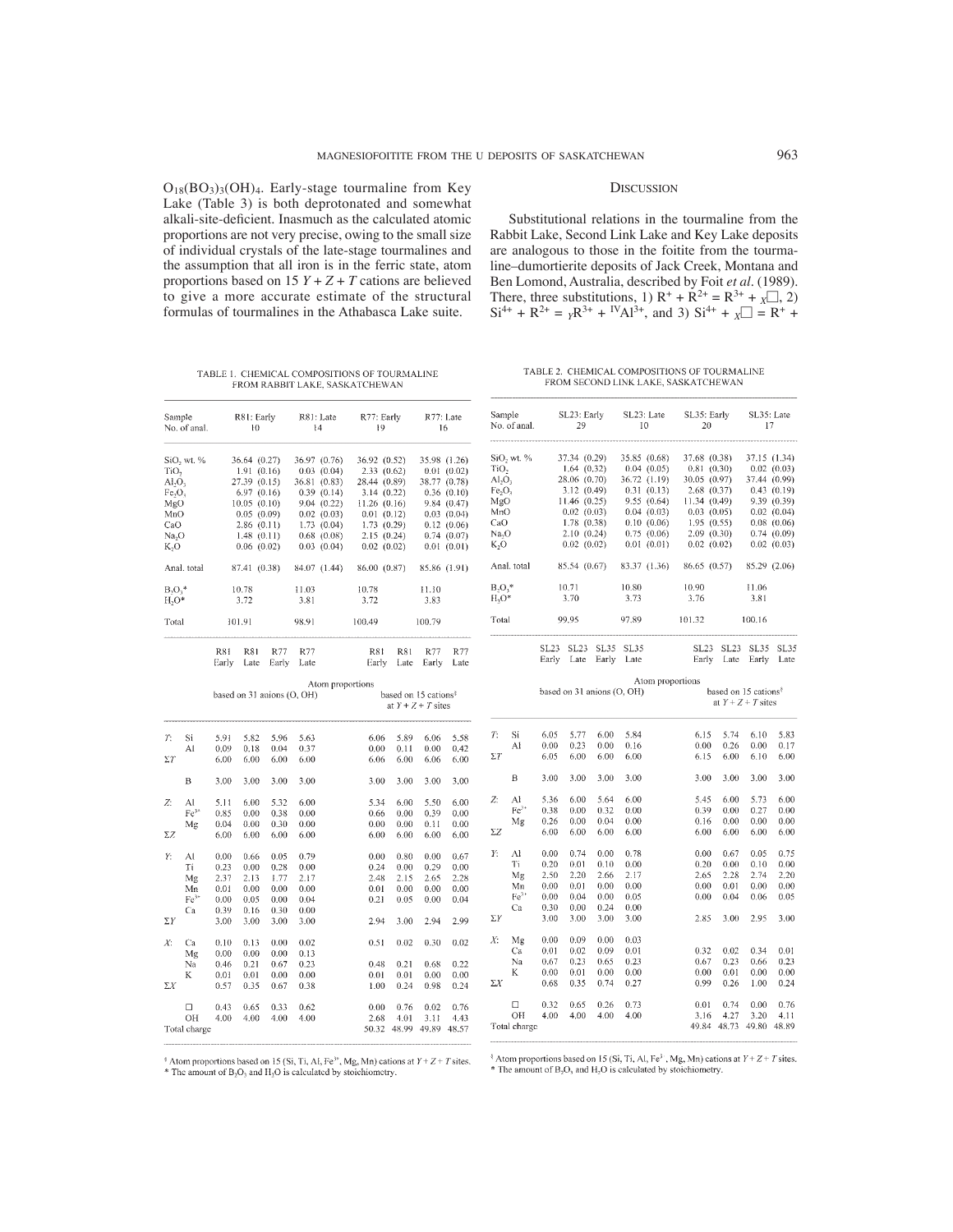$I^{V}Al^{3+}$ , were found to account for the deviation from ideal end-member schorl,  $NaFe<sub>3</sub>Al<sub>6</sub>(Si<sub>6</sub>O<sub>18</sub>)(BO<sub>3</sub>)<sub>3</sub>$ (OH)4. Substitution 1) represents the solid solution between schorl and foitite,  $\Box \text{Fe}_3\text{Al}_6(\text{Si}_6\text{O}_{18})(\text{BO}_3)_{3}$ (OH)4. Substitutions 2 and 3 represent replacement of  $Si^{4+}$  by  $Al^{3+}$  in the ring of tetrahedra, with charge balance maintained by substitution of trivalent for divalent cations in the octahedral sites (2) or an increased occupancy of the alkali site (3). To these may be added the deprotonation reaction, 4)  $R^{2+} + (OH)^{-} = R^{3+} +$  $Q^{2-}$  (Foit & Rosenberg 1977).

Early tourmaline from the Rabbit Lake and Second Link Lake deposits shows little or no deficiency in alkalis, whereas late-stage tourmaline from all deposits is highly alkali-deficient. Inasmuch as  $\emph{v}$ Al and alkali deficiency are not observed in the early tourmalines, the principal substitution involves deprotonation (4). However, the late magnesiofoitite with large alkali-site deficiencies (average  $= 0.76$ ) and some tetrahedrally coordinated Al (average = 0.26 *apfu*) must involve substitutions (1) and (2). Early tourmaline from the Key Lake deposit, which is both proton- and alkali-deficient and contains significant amounts of  $\rm NAI$ , illustrates the effects of substitutions (1), (2) and (4).

Magnesiofoitite from Honshu, Japan, occurs as felted or radial needle-like aggregates of fibrous crystals (Hawthorne *et al.* 1999) apparently similar to those observed in the Athabasca basin uranium deposits. In order to provide a more direct comparison of the Atha-

TABLE 3. CHEMICAL COMPOSITIONS OF TOURMALINE K79, **KEY LAKE DEPOSIT** 

| Sample<br>No. of anal.            | Early Late<br>20  | $\mathbf{I}$ |            |                 | Early Late<br>31 anions |      | Early Late<br>15 cations |       |
|-----------------------------------|-------------------|--------------|------------|-----------------|-------------------------|------|--------------------------|-------|
|                                   |                   |              |            |                 |                         |      |                          |       |
| SiO <sub>2</sub> wt. <sub>%</sub> | 35.50 (0.43)      | 34.53        | $T$ :      | Si              | 5.73                    | 5.63 | 5.91                     | 5.64  |
| TiO <sub>2</sub>                  | 0.67(0.16)        | 0.00         |            | Al              | 0.27                    | 0.37 | 0.09                     | 0.36  |
| $AI_2O_3$                         | 34.25(0.53)       | 38.42        | $\Sigma T$ |                 | 6.00                    | 6.00 | 6.00                     | 6.00  |
| Fe <sub>2</sub> O <sub>3</sub>    | 7.77(1.42)        | 0.88         |            |                 |                         |      |                          |       |
| MgO                               | 5.29(0.78)        | 7.63         |            | 8               | 3.00                    | 3.00 | 3.00                     | 3.00  |
| MnO                               | $0.03(0.03)$ 0.04 |              |            |                 |                         |      |                          |       |
| CaO                               | 1.14(0.27)        | 0.20         | $Z:$ Al    |                 | 6.00                    | 6.00 | 6.00                     | 6.00  |
| Na <sub>2</sub> O                 | 1.44(0.14)        | 0.62         | ΣΖ         |                 | 6.00                    | 6.00 | 6.00                     | 6.00  |
| K,O                               | 0.04(0.02)        | 0.01         |            |                 |                         |      |                          |       |
|                                   |                   |              | Y: A1      |                 | 0.24                    | 1.02 | 0.63                     | 1.03  |
| Anal. total                       | 86.13 (0.79)      | 82.33        |            | Ti              | 0.08                    | 0.00 | 0.08                     | 0.00  |
|                                   |                   |              |            | Mg              | 1.27                    | 1.86 | 1.31                     | 1.86  |
| $B_2O_3$ *<br>10.77               |                   | 10.66        |            | Mn              | 0.00                    | 0.01 | 0.00                     | 0.01  |
| $H_2O^*$<br>3.72                  |                   | 3.68         |            | $Fe3+$          | 0.94                    | 0.11 | 0.97                     | 0.11  |
|                                   |                   |              |            | Ca              | 0.20                    | 0.00 |                          |       |
| 100.62<br>Total                   |                   | 96.67        |            | $\Sigma Y$ 2.73 | 3.00                    | 2.99 | 3.00                     |       |
|                                   |                   |              | $X:$ Ca    |                 | 0.00                    | 0.04 | 0.20                     | 0.04  |
|                                   |                   |              |            | Na              | 0.45                    | 0.20 | 0.46                     | 0.20  |
|                                   |                   |              |            | K               | 0.01                    | 0.00 | 0.01                     | 0.00  |
|                                   |                   |              |            | $\Sigma X$ 0.46 | 0.24                    | 0.67 | 0.24                     |       |
|                                   |                   |              |            | а               | 0.54                    | 0.76 | 0.33                     | 0.76  |
|                                   |                   |              |            | OН              | 4.00                    | 4.00 | 2.44                     | 3.96  |
|                                   |                   |              |            | Total charge    |                         |      | 50.56                    | 49.04 |

 $□$ : alkali (*X*)-site vacancy. Atom proportions are first calculated on the basis of 15 anions (O +OH), then on 15 (Si, Ti, Al, Fe<sup>3-</sup>, Mg, Mn) cations at *Y* + *Z* + *T* sites. \* The amount of B<sub>3</sub>O<sub>3</sub> and H<sub>2</sub>O is ca

basca Basin magnesiofoitite material with that from the type locality, the atomic proportions of the latter have been recalculated on the basis of  $15 Y + Z + T$  cations (Table 4). Since the associated rocks are goethitestained, highly altered porphyritic andesite to dacite that lie along a shear zone characterized by intense acid hydrothermal alteration, iron has been recalculated as  $Fe<sup>3+</sup>$ . The alkali-site deficiency is identical to that reported by Hawthorne *et al.* (1999), but the calculation of total charge suggests a slight deficiency in protons.

Although magnesiofoitite has been synthesized in alkali-free systems (Rosenberg & Foit 1979), substitution (3) may serve to stabilize compositions close to the alkali-free end-member in nature by partially mitigating the effects of substitution (1). Substitution of <sup>IV</sup>Al for Si creates valence undersaturation in the alkali cation's coordination sphere, which is compensated by increased occupancy of the alkali site (Foit *et al.* 1989), thus stabilizing the structure. Inasmuch as the magnesiofoitite reported by Hawthorne *et al.* (1999) is only slightly more alkali-site deficient than that from the Athabasca Basin, their assumption of 6 Si *apfu* is open to question. Although the ideal composition of magnesiofoitite may serve as a hypothetical end-member of the tourmaline group, the stabilizing effect of the opposing reaction, substitution (3), may preclude its existence in nature. If the hypothetical end-member composition does exist as a mineral, then it probably forms at temperatures considerably higher than the dravitic tourmaline of the Athabasca Basin. Tourmalines synthesized at higher temperatures are more alkali-site-deficient and have less substituted IVAl than those synthesized at lower temperatures (Rosenberg & Foit 1979, 1985).

## **ACKNOWLEDGEMENTS**

The authors are grateful to Dr. Jan Hoeve, Saskatchewan Research Council, for suggesting this study and for providing samples from the Athabasca Basin uranium deposits. The constructive reviews of Associate Editor E.S. Grew and referees J.M. Hughes and D. Henry are greatly appreciated. We also thank R.F. Martin for editorial handling of the manuscript.

|                        |              | TABLE 4. ATOM PROPORTIONS IN TOURMALINE* FROM HONSHU,<br>JAPAN, ON THE BASIS OF 15 CATIONS AT THE $Y + Z + T$ SITES |                       |
|------------------------|--------------|---------------------------------------------------------------------------------------------------------------------|-----------------------|
| Si<br>T:<br>$\Sigma T$ | 6.00<br>6.00 | Y: -<br>Al<br>Mg<br>Fe <sup>3</sup>                                                                                 | 1.43<br>1.44<br>0.13  |
| в                      | 3.00         | $\Sigma Y$                                                                                                          | 3.00                  |
| AI<br>Z:<br>$\Sigma Z$ | 6.00<br>6.00 | Na<br>Y.<br>$\Sigma X$                                                                                              | 0.21<br>0.21          |
|                        |              | п<br>OH<br>Total charge                                                                                             | 0.79<br>3.22<br>49.78 |

 $\Box$ : Alkali (X)-site vacancy. \* After Hawthorne et al. (1999).